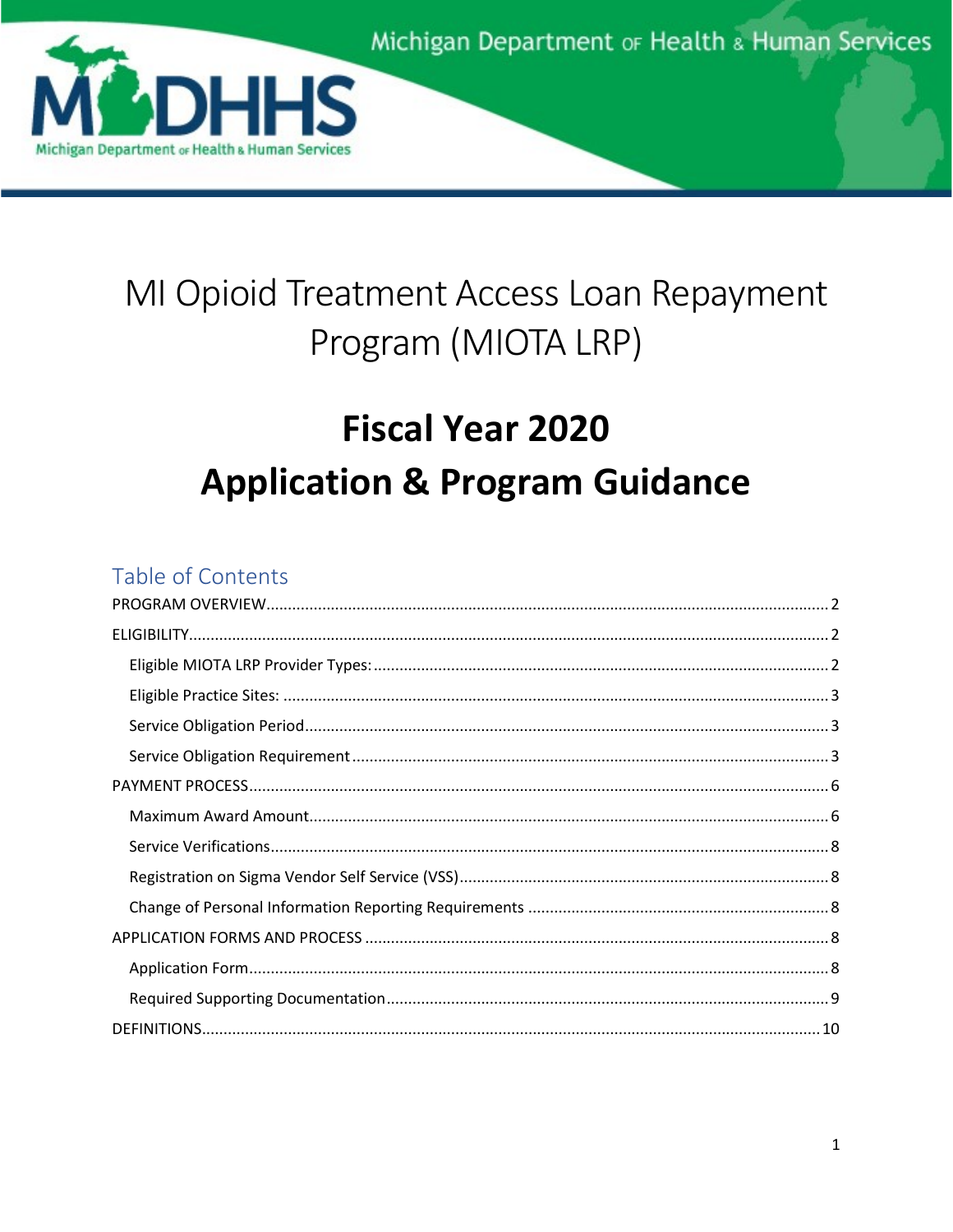# PROGRAM OVERVIEW

<span id="page-1-0"></span>The Michigan Opioid Treatment Access Loan Repayment Program (MIOTA LRP) is a medical education debt repayment program focused on incentivizing healthcare providers to begin and expand opioid treatment in Michigan. Eligible providers will receive loan repayment for beginning or expanding opioid treatment in Michigan for two years of service and by completing specific requirements outlined in this document.

The application period starts on October 31, 2019 and ends November 30, 2019.

For Questions, please call 517-335-6713 Monday through Friday 8:00 am to 5:00 pm ET.

This program was initially funded by the Michigan Health Endowment Fund and is now funded and administered by the Michigan Department of Health and Human Services.

# <span id="page-1-1"></span>**ELIGIBILITY**

To qualify for the Michigan Opioid Treatment Access Loan Repayment Program (MIOTA LRP), applicants must do one of the following:

- 1) Obtain a Drug Enforcement Agency (DEA) registration certificate that clearly reflects the possession of a DATA 2000 Waiver and begin providing medication treatment of Opioid Use Disorder (MOUD) to patients in Michigan, or
- 2) be providing AND expanding medication treatment to patients with Opioid Use Disorder (MOUD) in Michigan by having obtained a DEA registration certificate that clearly reflects the possession of a DATA 2000 Waiver, and in the case of physicians, applying for a patient limit increase, or
- 3) be providing AND expanding medication treatment to patients with Opioid Use Disorder (MOUD) in Michigan by having obtained a DEA registration certificate that clearly reflects the possession of a DATA 2000 Waiver, and increasing the number of patients being treated, or
- 4) be a Substance Use Disorder Counselor beginning to provide counseling and/or expanding practice to provide more clients with counseling.

## <span id="page-1-2"></span>Eligible MIOTA LRP Provider Types:

Applicants must have one of the following professional titles and an appropriate unencumbered license in the State of Michigan to be eligible for loan repayment through the MIOTA LRP.

• Physicians (MDs or DOs)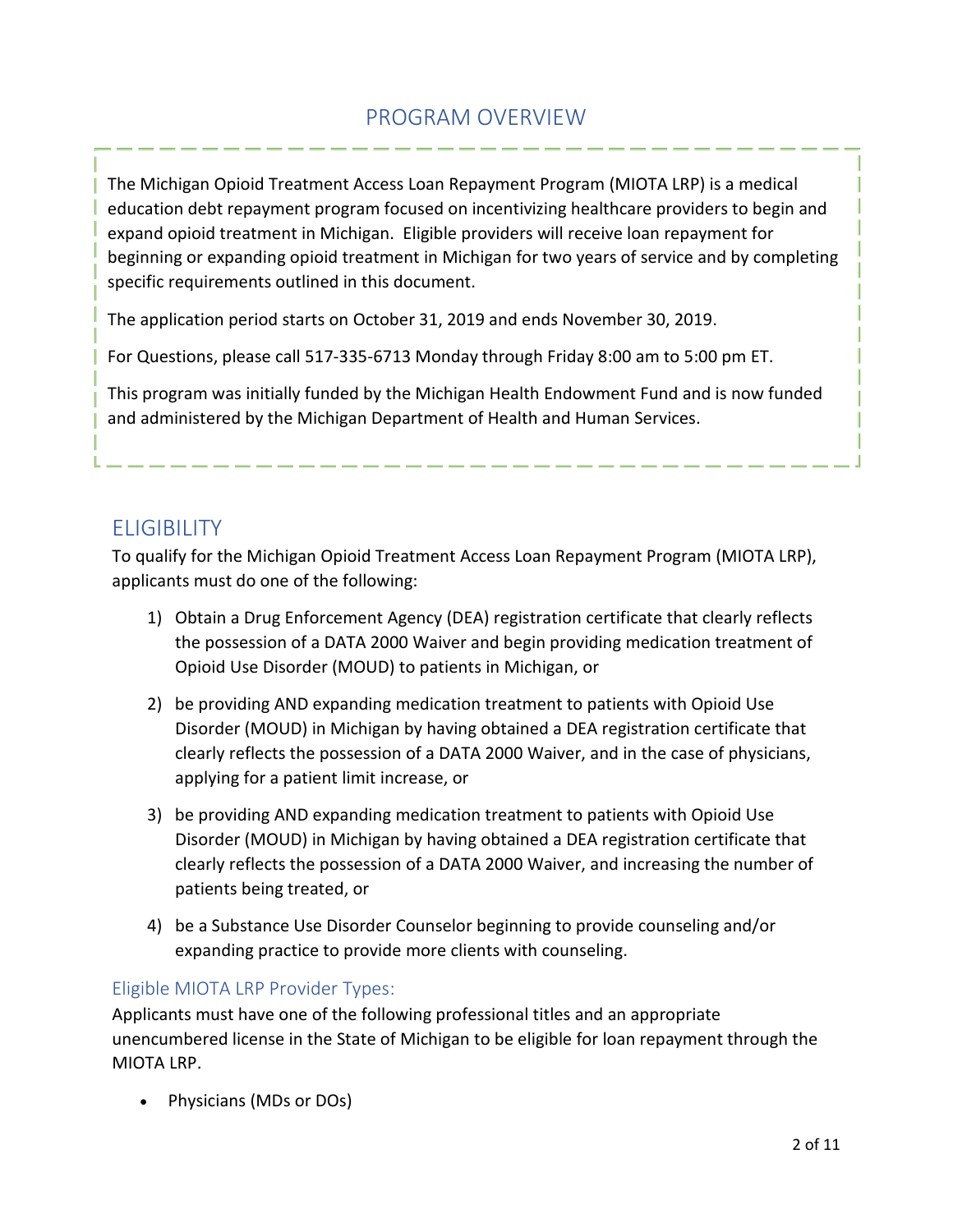- Nurse Practitioners (NP)
- Physician Assistants (PA)
- Substance Use Disorder (SUD) Counselors

Providers must be working on a full-time basis at the approved practice site.

## <span id="page-2-0"></span>Exclusion from Eligibility:

Providers may not be dually enrolled in this loan repayment program and any other loan repayment program with a service obligation (for example, the Michigan State Loan Repayment program or the National Health Service Corps).

# Eligible Practice Sites:

Practice sites for eligible providers may be located anywhere in the state.

Eligible practice sites do not need to be in a Health Professional Shortage Area designation.

Eligible practice sites should be those that provide treatment of OUD in inpatient and/or outpatient care; such as: primary care, family medicine, office based opioid treatment sites (OBOTs), opioid treatment programs (OTPs), emergency medicine, inpatient psychiatry, hospital-based medical care, jails, prisons, private practices, and urgent care clinics. All practice sites can be eligible; the goal is to incentivize as broad a spectrum of providers as possible to expand the state's capacity to treat opioid use disorder.

## <span id="page-2-1"></span>Service Obligation Period

Any provider participating in this program will be eligible to receive loan repayment for twoyears with a two-year service requirement starting February 1, 2020 and ending January 31, 2022. Every participant will sign a contract with MDHHS agreeing to a repayment process if a breach occurs.

## <span id="page-2-2"></span>Service Obligation Requirement

#### Physician participants:

If you are a physician (MD or DO) and you are accepted into this program, you must do one of the following:

- Apply for and receive a DEA registration certificate that clearly reflects the possession of a DATA 2000 Waiver by June 1, 2020 or
- Apply for and receive approval to increase the patient limit of the current DATA 2000 Waiver in the first year of the Service Obligation Period, or
- Possess a DATA 2000 Waiver and expand opioid treatment by increasing the number of patients you see, within your current waiver patient limit.

If you are a physician (MD or DO) and you are accepted into this program, you must also: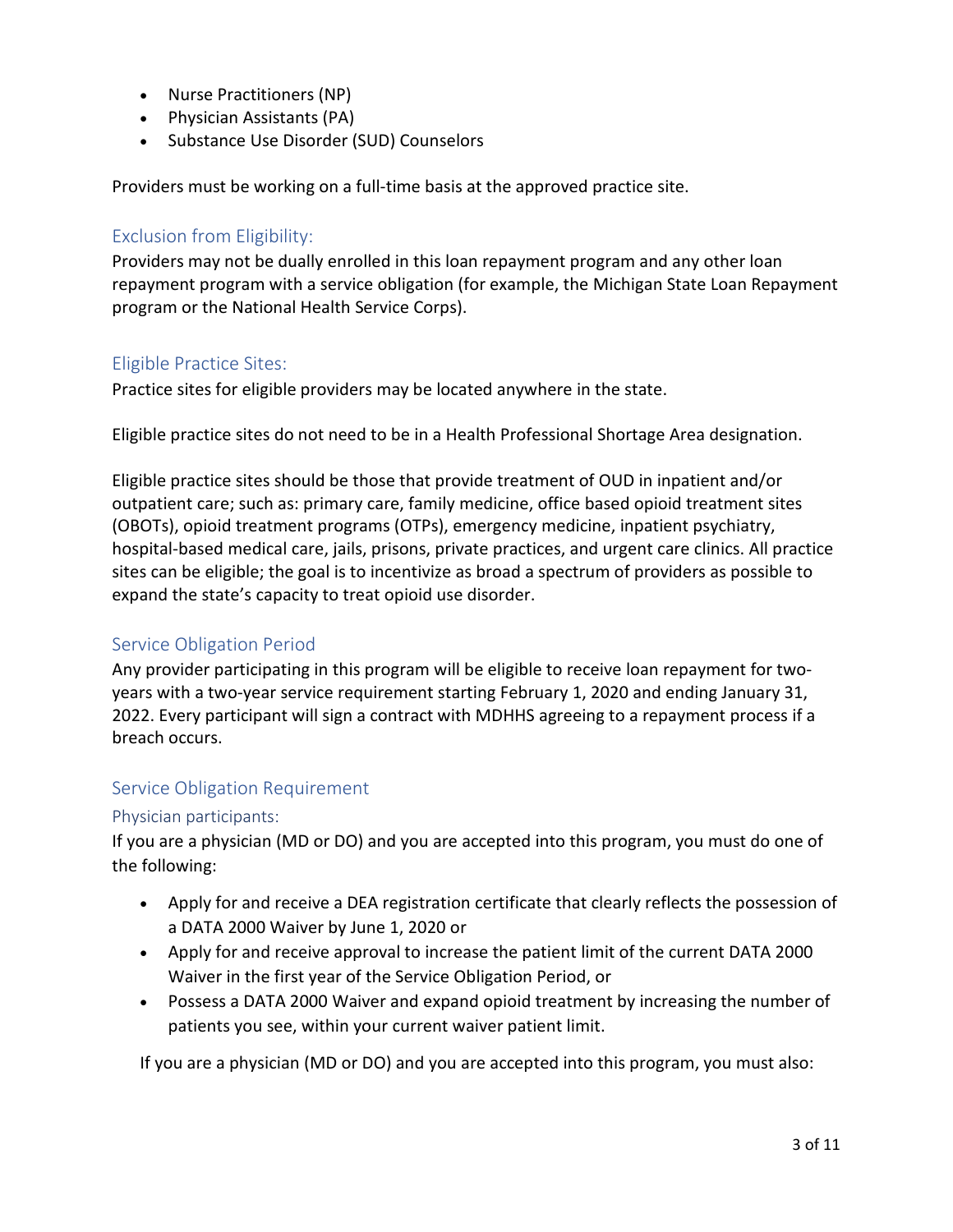- Provide a plan outlining how you will expand your opioid use disorder (OUD) treatment practice. All providers in a non-primary care setting must include how OUD patients will be referred to long-term OUD treatment once a patient has left the acute care or other short-term or temporary settings (such as jails, prisons, inpatient medical services).
- Provide data as requested on your expanded practice on a biannual basis.

If you are a physician (MD or DO) and you are accepted into this program, you must do all of the following in the first six months of the Service Obligation Period:

- Submit a plan to provide for SUD counseling for SUD patients. This plan will detail the provider's plan for making referrals to SUD counseling services and providing information on available community group or self-help resources or any other supportive resources.
- Obtain state licensure for the SUD program if an individual, or individuals in a group practice, is offering psychological or medical services and providing buprenorphine or naltrexone treatment to more than 100 individuals at any one time at a specific property.
- Provide data as requested on your expanded practice on a biannual basis

In the remainder of the Service Obligation Period providers must continue to provide opioid use disorder treatment services at their approved practice site location.

### Nurse Practitioners and Physician Assistant participants:

If you are a Nurse Practitioner or Physician's Assistant and you are accepted into this program, you must do one of the following:

- Complete the required 24 hours of required training to obtain a DATA 2000 waiver and apply for and receive a DEA registration certificate that clearly reflects the possession of a DATA 2000 Waiver, or
- Possess a DATA 2000 Waiver and expand opioid treatment by increasing the number of patients you see, within your current waiver patient limit; AND
- Provide a plan outlining how you will expand your opioid use disorder treatment patient load and practice. All providers in a non-primary care setting must include how OUD patients will be referred to long-term OUD treatment once a patient has left the acute or transitional care setting.

In addition, if you are accepted into this program, you must also:

- Provide data as requested on your expanded practice on a biannual basis.
- Obtain state licensure for SUD program if an individual, or individuals in a group practice, is offering psychological or medical services and providing buprenorphine or naltrexone treatment to more than 100 individuals at any one time at a specific property.
- Provide data as requested on your expanded practice on a biannual basis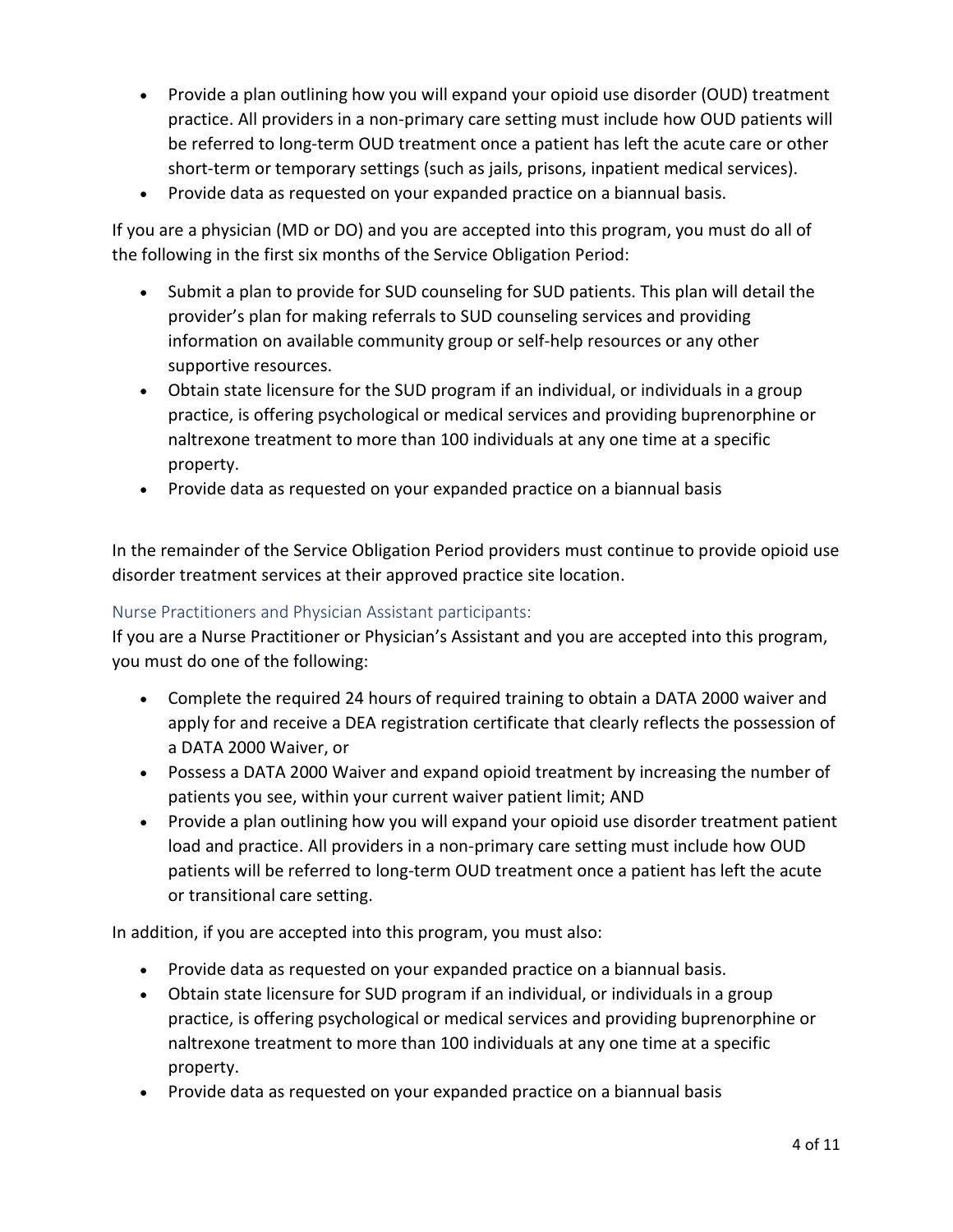In the remainder of the Service Obligation Period providers must continue to provide opioid use disorder treatment services at their approved practice site location.

#### MAT Prescribers in Acute and Transitional Settings

If you provide or plan to begin or expand providing MOUD treatment to patients in an acute or transitional care setting, you must:

• Provide a plan explaining in general terms how you will refer OUD treatment patients to longterm MAT and/or OUD treatment after they have left the acute care or other transitional setting (such as emergency department, inpatient hospitalization, jail, prison).

(Example: You work as an emergency medicine physician and you want to begin initiating medication for persons with OUD who appear in the emergency room. Or you work in a local jail as a prescriber for people who are being released to the community. Or you work as a pain specialist and you want to begin an individual on medication to treat their OUD and then refer to an addiction specialist. Or you work in an inpatient medical setting and see people admitted for infectious disease complications and you wish to begin medications in the medical setting. In your application you would explain how linkages to community providers to continue treatment have been developed so that the patients you treat will be able to continue the treatment.)

## Substance Use Disorder Counselor participants:

Substance Use Disorder Counselors must have a valid substance use disorder certification and a valid professional license and must provide full-time SUD counseling for the duration of the Service Obligation Period.

If you are a Substance Use Disorder Counselor, you must also:

• Obtain state licensure for SUD program if an individual, or individuals in a group practice, is offering psychological or medical services and providing buprenorphine or naltrexone treatment to more than 100 individuals at any one time at a specific property.

#### Patient Target Goals

Participants will be required to set specific annual patient increase goals. This number should indicate how many OUD patients you will be able to begin seeing over and above your current practice pattern during each year of the service obligation. This goal should be included in your OUD treatment practice expansion plan and that plan should explain what steps you will take and which activities you will perform to meet that goal.

This goal will be used to measure how the program will increase treatment capacity, as a tool to focus involvement in the program, and as a dataset for future MIOTA LRP cycles. Baseline practice data will help inform improvements in expanding services through this MIOTA LRP. Please note that providers will not be penalized if circumstances prevent the goal's achievement despite good-faith efforts by the provider.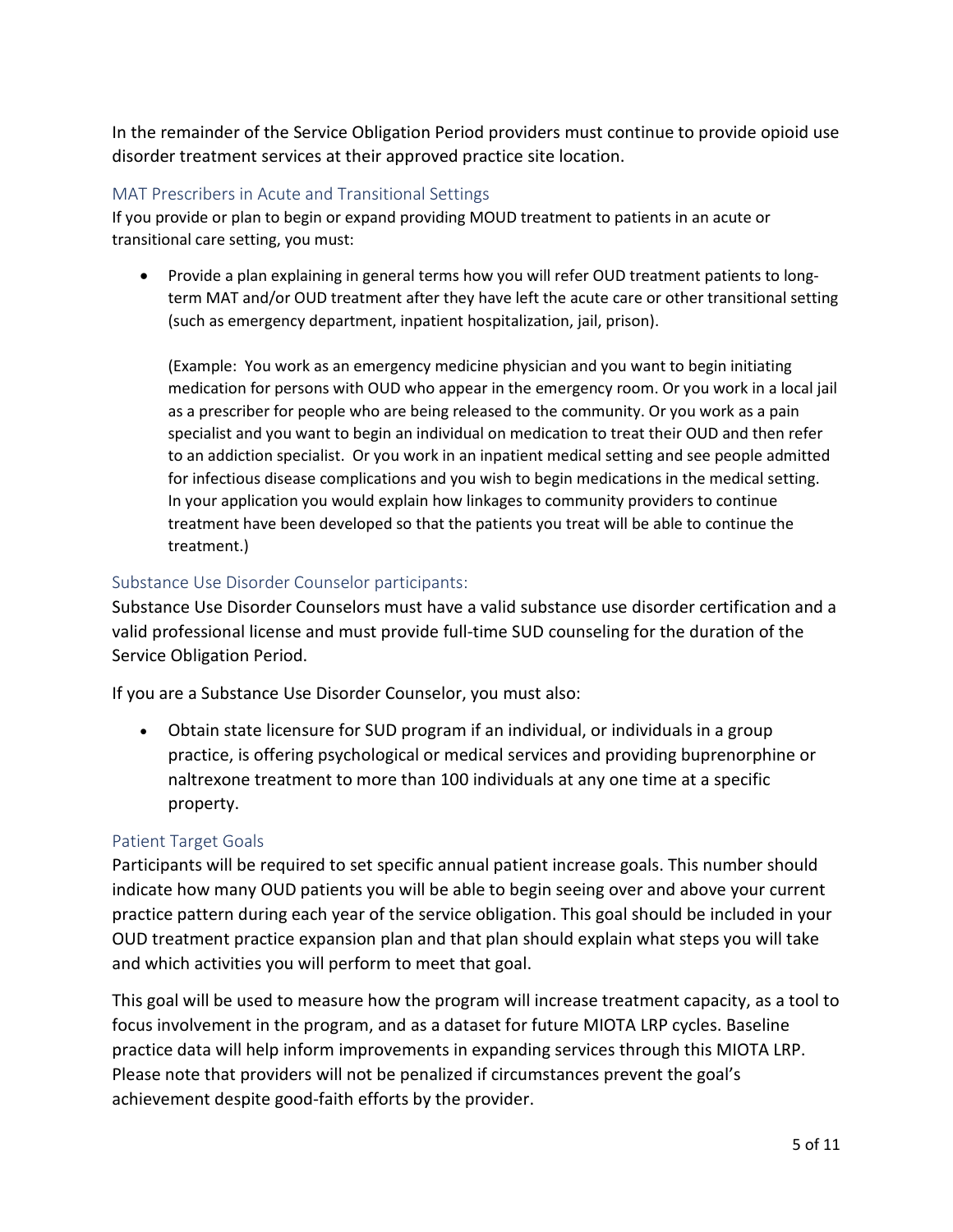#### New Access Bonus

A bonus will be provided to providers who begin offering OUD treatment in a county where medication-assisted treatment using buprenorphine or methadone is not currently available. These counties are:

| Ontonagon   | Keweenaw | Iron         | Menominee | Alger      |
|-------------|----------|--------------|-----------|------------|
| Schoolcraft | Lucel    | Presque Isle | Alcona    | Oscoda     |
| Crawford    | Leelanau | Benzie       | Osceola   | Missaukee  |
| Arenac      | Ogemaw   | Gladwin      | Clare     | St. Joseph |
| Hillsdale   |          |              |           |            |

# <span id="page-5-0"></span>PAYMENT PROCESS

The approved medical education debt repayment will be made directly to the healthcare provider, not to their lender. Providers are required to pay down their qualifying educational loans for reasonable education expenses by an amount at least equal to the payment they receive from the MIOTA program.

#### <span id="page-5-1"></span>Maximum Award Amount

Use the chart below to determine the amount of loan repayment you are eligible to receive. The amount of loan repayment cannot exceed the amount of debt owed in medical education loans.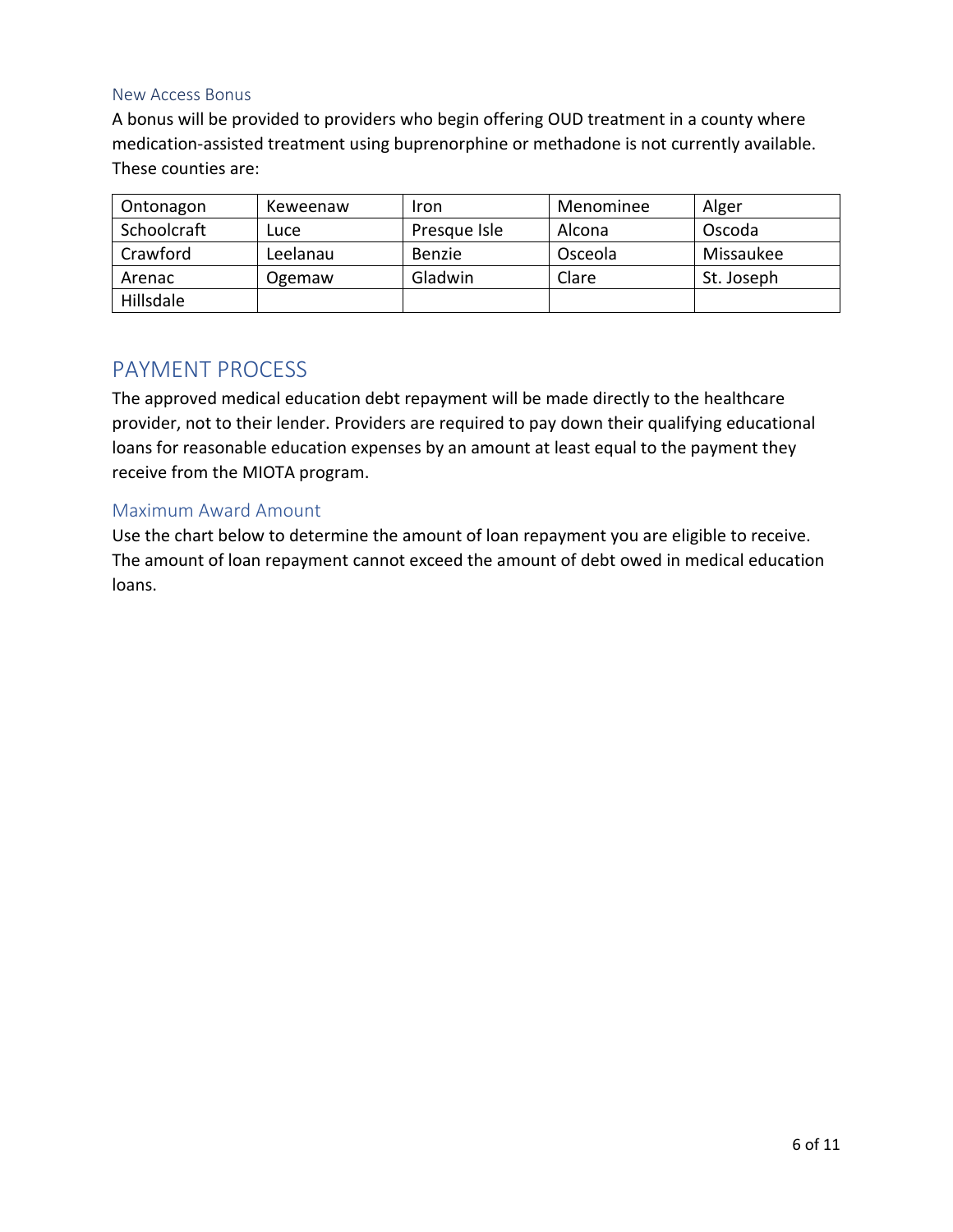| Provider<br><b>Type</b>                                                                     | <b>Waiver Status</b>                                                                                                                                                                     | <b>Annual Target for</b><br><b>New OUD</b><br>Patients <sup>1</sup> | <b>Maximum</b><br><b>Amount of</b><br>Loan<br><b>Repayment</b> |  |  |  |
|---------------------------------------------------------------------------------------------|------------------------------------------------------------------------------------------------------------------------------------------------------------------------------------------|---------------------------------------------------------------------|----------------------------------------------------------------|--|--|--|
|                                                                                             | <b>Physicians (MD or DO)</b>                                                                                                                                                             |                                                                     |                                                                |  |  |  |
|                                                                                             | Currently has a DATA 2000 Waiver and is<br>treating fewer than 5 patients                                                                                                                | 10                                                                  | \$15,000                                                       |  |  |  |
|                                                                                             | Currently does not have a DATA 2000<br>Waiver and will receive a DATA 2000<br>Waiver for a 30-patient limit by January 1,<br>2020                                                        | 10                                                                  | \$20,000                                                       |  |  |  |
|                                                                                             | Currently has a DATA 2000 Waiver with a<br>30-patient limit and will receive a DATA<br>2000 Waiver for a 100-patient limit within<br>the first year of the Service Obligation<br>Period  | 20                                                                  | \$25,000                                                       |  |  |  |
|                                                                                             | Currently has a DATA 2000 Waiver with a<br>100-patient limit and will receive a DATA<br>2000 Waiver for a 275-patient limit within<br>the first year of the Service Obligation<br>Period | 50                                                                  | \$30,000                                                       |  |  |  |
| <b>Nurse Practitioners &amp; Physician Assistants</b>                                       |                                                                                                                                                                                          |                                                                     |                                                                |  |  |  |
|                                                                                             | Currently has a DATA 2000 Waiver and is<br>treating fewer than 5 patients                                                                                                                | 10                                                                  | \$15,000                                                       |  |  |  |
|                                                                                             | Will complete the required training and<br>receive a DATA 2000 Waiver by January 1,<br>2020                                                                                              | 10                                                                  | \$15,000                                                       |  |  |  |
|                                                                                             | Currently has a DATA 2000 Waiver and is<br>treating fewer than 5 patients, or will<br>complete the required training and<br>receive a DATA 2000 Waiver by January 1,<br>2020             | 50                                                                  | \$25,000                                                       |  |  |  |
| <b>Substance Use Disorder Counselor</b>                                                     |                                                                                                                                                                                          |                                                                     |                                                                |  |  |  |
|                                                                                             | Will expand client number from baseline<br>to provide additional full-time SUD<br>counseling                                                                                             | 10                                                                  | \$15,000                                                       |  |  |  |
| <b>New Access Bonus</b>                                                                     |                                                                                                                                                                                          |                                                                     |                                                                |  |  |  |
|                                                                                             | Additional award for providers expanding<br>into counties with no MAT providers                                                                                                          | N/A                                                                 | \$5,000                                                        |  |  |  |
| $1$ Note that new patient goals are above and beyond current caseload or practice patterns. |                                                                                                                                                                                          |                                                                     |                                                                |  |  |  |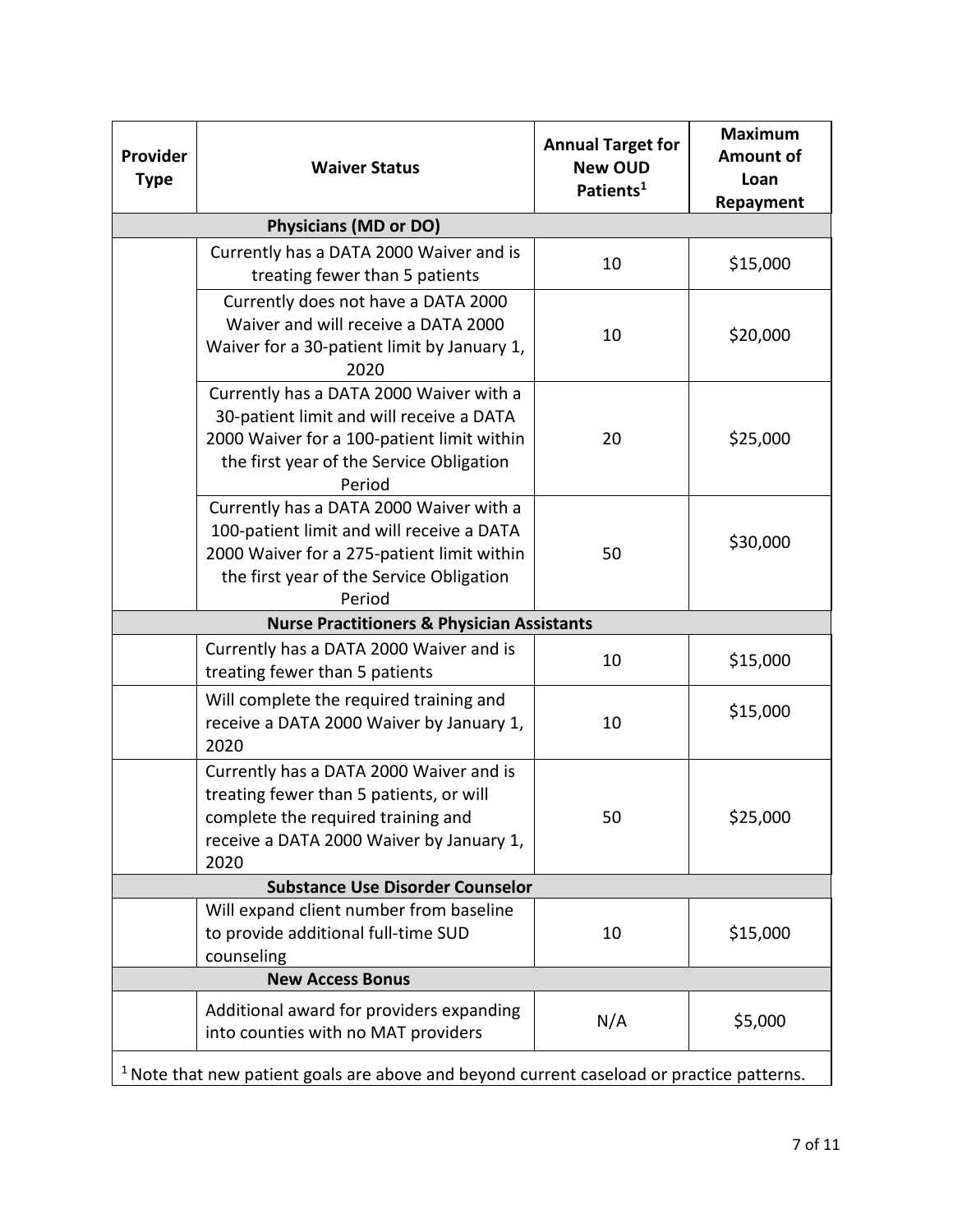## <span id="page-7-0"></span>Service Verifications

Each participant that is successfully enrolled in this program will be required to submit data. Data will be requested every six months regarding the size of the opioid treatment patient caseload and steps taken to meet the requirements of this program.

# <span id="page-7-1"></span>Registration on Sigma Vendor Self Service (VSS)

All providers participating in this program (considered "vendors" in SIGMA VSS) must immediately register for electronic funds transfer (EFT) on SIGMA VSS [\(https://sigma.michigan.gov/webapp/PRDVSS2X1/AltSelfService\)](https://sigma.michigan.gov/webapp/PRDVSS2X1/AltSelfService). This will allow MIOTA LRP payments to be electronically deposited into your personal checking or savings account. Providers will receive their fully-executed MIOTA LRP agreements attached to an email announcing their fully-executed LRP agreement package.

## <span id="page-7-2"></span>Change of Personal Information Reporting Requirements

Providers must notify the MIOTA LRP Office of ANY personal information changes (including name, home address, phone numbers and email address) and change their profiles on SIGMA Vendor Self Service (VSS) no less than 10 calendar days before they occur. Your personal information must be the same at the MIOTA LRP Office and on SIGMA VSS to receive LRP payments.

# <span id="page-7-3"></span>APPLICATION FORMS AND PROCESS

This is a two-year program. Opioid Treatment Providers may apply starting October 21, 2019 and will end on November 30, 2019.

#### <span id="page-7-4"></span>Application Form

There is one Provider Application Form and it must be mailed to the MDHHS in a single package, together with all the required supporting documentation. Eligible providers must complete the Provider Application Form entirely and submit the supporting evidence in order to qualify for the program.

A complete MIOTA LRP Application Package consists of:

- 1. Completed Application Form, and
- 2. Required Supporting Documentation

#### **Application Packages Must be Mailed with a Postmark on Envelope:**

All documents must arrive together at the MIOTA LRP Office by mail in a single envelope, with a clearly-visible postmark and each document must be entirely complete and legible.

MIOTA LRP cannot accept application forms submitted separately, or submitted by email, phone, or fax. Application packages must include clear postmarks to determine their place among all documents pending review.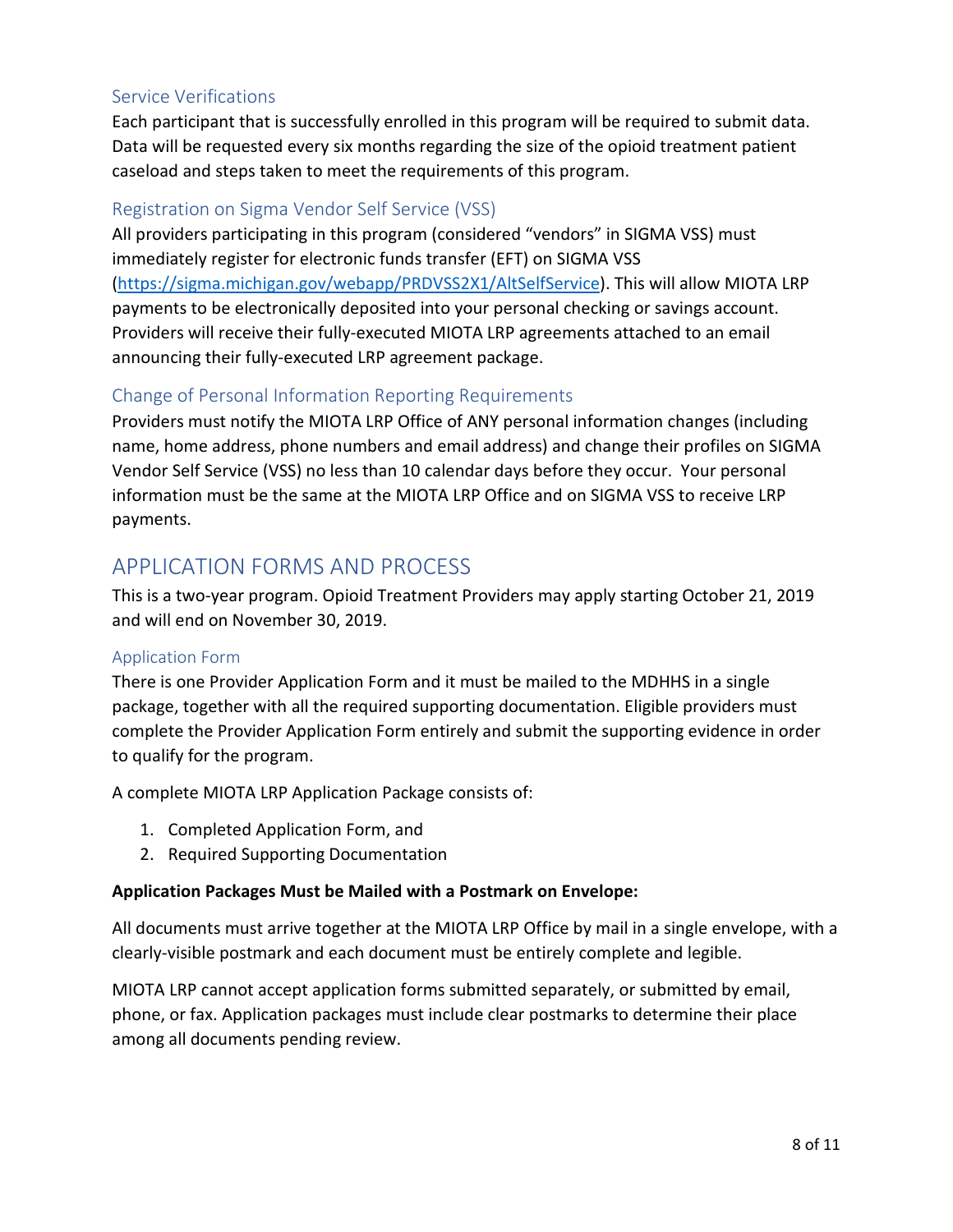**All application packages must be mailed together in a single envelope to:**

**Megan Linton Office of Planning Michigan Department of Health and Human Services South Grand Building P.O. Box 30195 Lansing, MI 48909**

The Application Form must be completed by the provider applying for loan repayment. It should be typed, then printed, signed and mailed to the MIOTA LRP Office as part of your application package.

The Application Form is broken up into four sections and it will not be considered complete unless it contains information on each of the following required sections and the corresponding supporting documents:

**1. Personal Information:** Enter the answers for each question from 1a to 1p.

**2. Education & Professional Information:** Enter the answers for each question from 2a to 2e.

**3. Opioid Treatment Practice Information:** Provide information about the opioid treatment that will be provided, questions 3a to 3g.

**4. Eligibility:** Provide information about the location and type of practice for questions 4a to 4f.

**5. Loan Information:** You must list all educational loans for which you have a remaining balance and whether or not they entail a service obligation. Include only loans that funded your undergraduate or graduate education and training that led to the professional license necessary for the position at which you will fulfill your MIOTA LRP service obligation. Please list the information about all your current educational loans in the "Current Loans" section.

*Note: If you have consolidated or refinanced any eligible loan with a non-educational loan, no portion of the consolidated/refinanced loan is eligible for loan repayment and must not be listed in this section.*

#### <span id="page-8-0"></span>Required Supporting Documentation

- **1) Proof of Waiver Status**: Physician applicants will be required to provide documentation of the DATA 2000 waiver status, if applying for an amount of loan repayment that includes increasing the patient limit.
- **2) Plan for SUD Counseling:** Physician applicants must submit a plan for providing SUD counseling for SUD patients. This plan should detail the provider's plan for making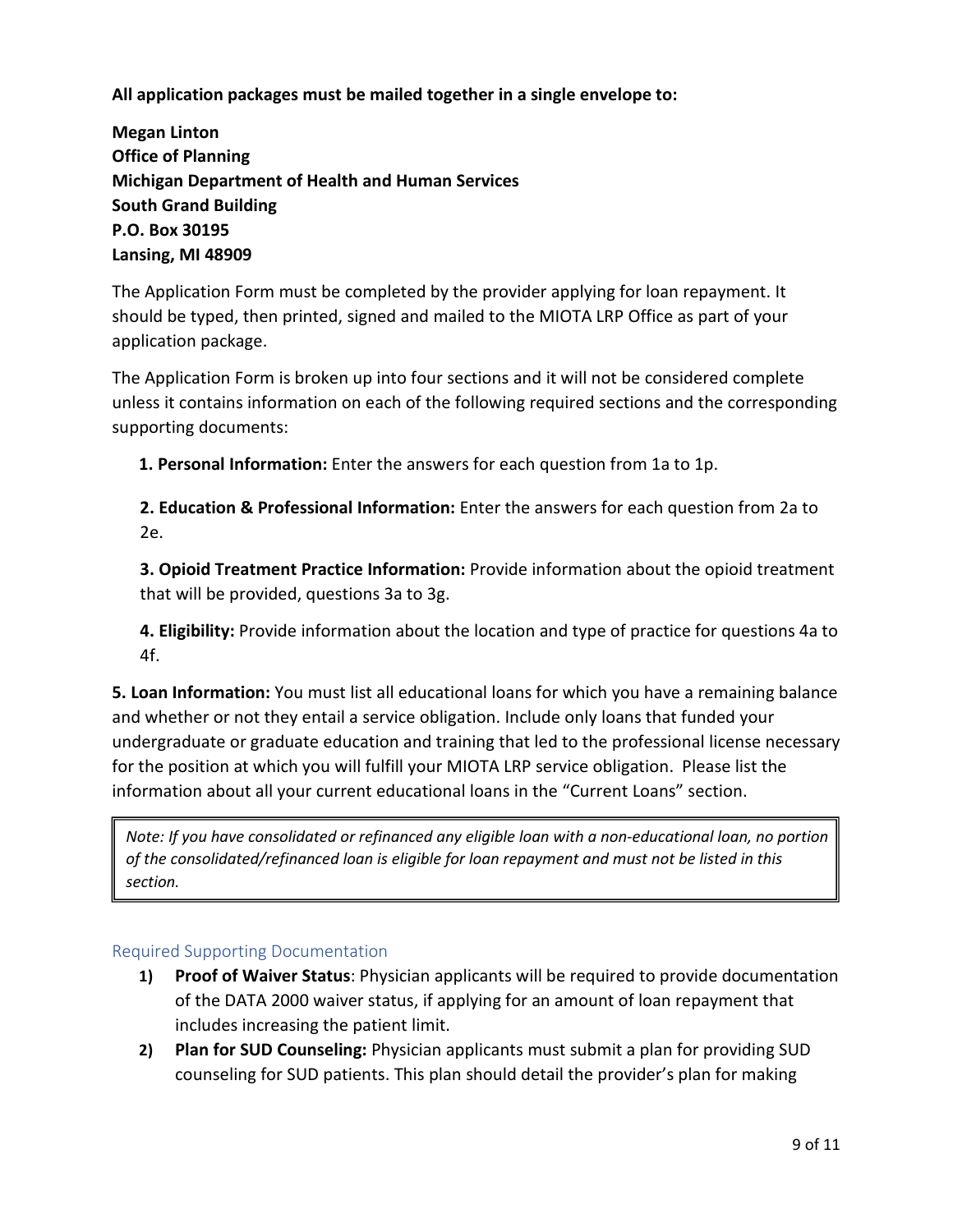referrals to SUD counseling services and providing information on available community group or self-help resources or any other supportive resources.

- **3) Proof of Opioid Treatment Certification:** Substance Use Disorder Counselor applicants will be required to provide documentation showing that they are certified to provide drug counseling and treatment.
- **4) State Licensure for SUD Program**: Applicants will be required to provide documentation of the state licensure for the SUD program if an individual, or individuals in a group practice, is offering psychological or medical services and providing buprenorphine or naltrexone treatment to more than 100 individuals at any one time at a specific property.
- **5) Loan Information Verification:** Applicants will be required to provide two types of documentation for each loan that is being submitted for consideration:
	- a) **Account Statement**: This document is used to provide current information on the applicant's qualifying educational loans, indicating the status of his/her loan balance. This document should:
		- be on official letterhead or other clear verification that it comes from the lender/holder;
		- **i** include the name of the applicant;
		- contain the account number;
		- include the date of the statement (cannot be more than 30 days from the date of LRP application submission);
		- **EXED** include the current outstanding balance (principal and interest) or the current payoff balance; and
		- **include the current interest rate.**
	- b) **Loan Disbursement Report:** This report is used to verify the originating loan information and should:
		- be on official letterhead or other clear verification that it comes from the lender/holder;
		- **i** include the name of the applicant;
		- contain the account number;
		- **i** include the type of loan;
		- include the original loan date (must be prior to the date of the application submission); and
- **6)** include the original loan amount;

# <span id="page-9-0"></span>**DEFINITIONS**

**DATA 2000 Waiver**—A waiver obtained under the Controlled Substances Act (CSA), 21 U.S.C. §  $823(g)(2)$ , as amended by the Drug Addiction Treatment Act of 2000 (DATA 2000), and the Comprehensive Addiction and Recovery Act of 2016, that permits physicians, nurse practitioners, and physician assistants who meet certain qualifications to treat opioid use disorder with Schedule III, IV, and V narcotic medications, including buprenorphine, or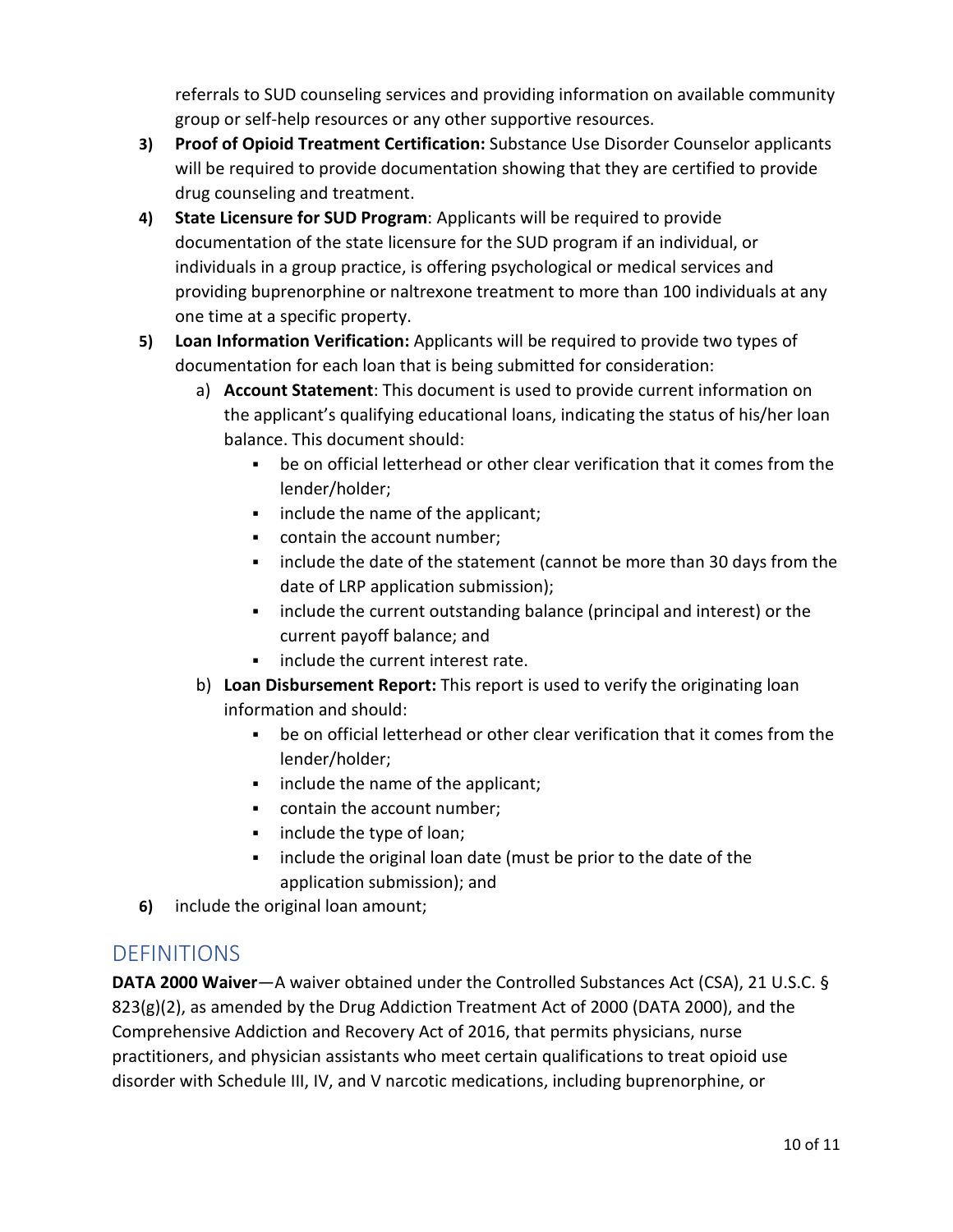combinations of such medications, that are approved by the Food and Drug Administration (FDA) in treatment settings other than opioid treatment programs (OTPs).

**Fiscal Year (FY)**—Defined as October 1 through September 30.

**Full-Time Clinical Practice** – For the purposes of the MIOTA program, full-time clinical practice is defined as a minimum of 40 hours/week, for a minimum of 45 weeks each service year. The 40 hours/week may be compressed into no less than 4 days/week, with no more than 12 hours of work to be performed in any 24-hour period. Of the 40 hours/week, a minimum of 32 hours must be spent providing patient care. Participants do not receive service credit for hours worked over the required 40 hours/week and excess hours cannot be applied to any other work week. Also, time spent "on call" will not be counted towards the service obligation, except to the extent the provider is providing patient care during that period. Clinical service provided by MIOTA participants while a student/resident observes, should be counted as patient care as the MIOTA participant is treating the patient.

**Holder**—The commercial or government institution that currently holds the promissory note for the qualifying educational loan (e.g., Sallie Mae, PHEAA, etc.).

**Lender**—The commercial or government institution that initially made the qualifying loan (e.g., Department of Education).

**Medication-Assisted Treatment (MAT)**—The use of FDA-approved medications, in combination with counseling and behavioral therapies, to provide a "whole-patient" approach to treatment of substance use disorders.

**Qualifying Educational Loans**—Government and private student loans for actual costs paid for tuition and reasonable educational and living expenses related to undergraduate or graduate education of the participant that were obtained by the clinician prior to their submission of an application to participate in the MIOTA LRP. Such loans must be contemporaneous with the education received. Participants will receive funds for repayment of qualifying educational loans that are still owed. If the applicant has a consolidated/refinanced loan that is made up entirely of qualifying educational loans of the applicant, the consolidated/refinanced loan is eligible for repayment. If the applicant has consolidated otherwise qualifying educational loans with any non-qualifying debt, no portion of the consolidated/refinanced loan will be eligible.

**Reasonable Educational Expenses**—The costs of education, exclusive of tuition, such as fees, books, supplies, clinical travel, educational equipment and materials, and board, certification/licensing exams, which do not exceed the school's estimated standard student budget for educational expenses for the participant's degree program and for the year(s) of that participant's enrollment.

**Solo or Group Private Practice**—A clinical practice that is made up of either one or many providers in which the providers have ownership or an invested interest in the practice. Private